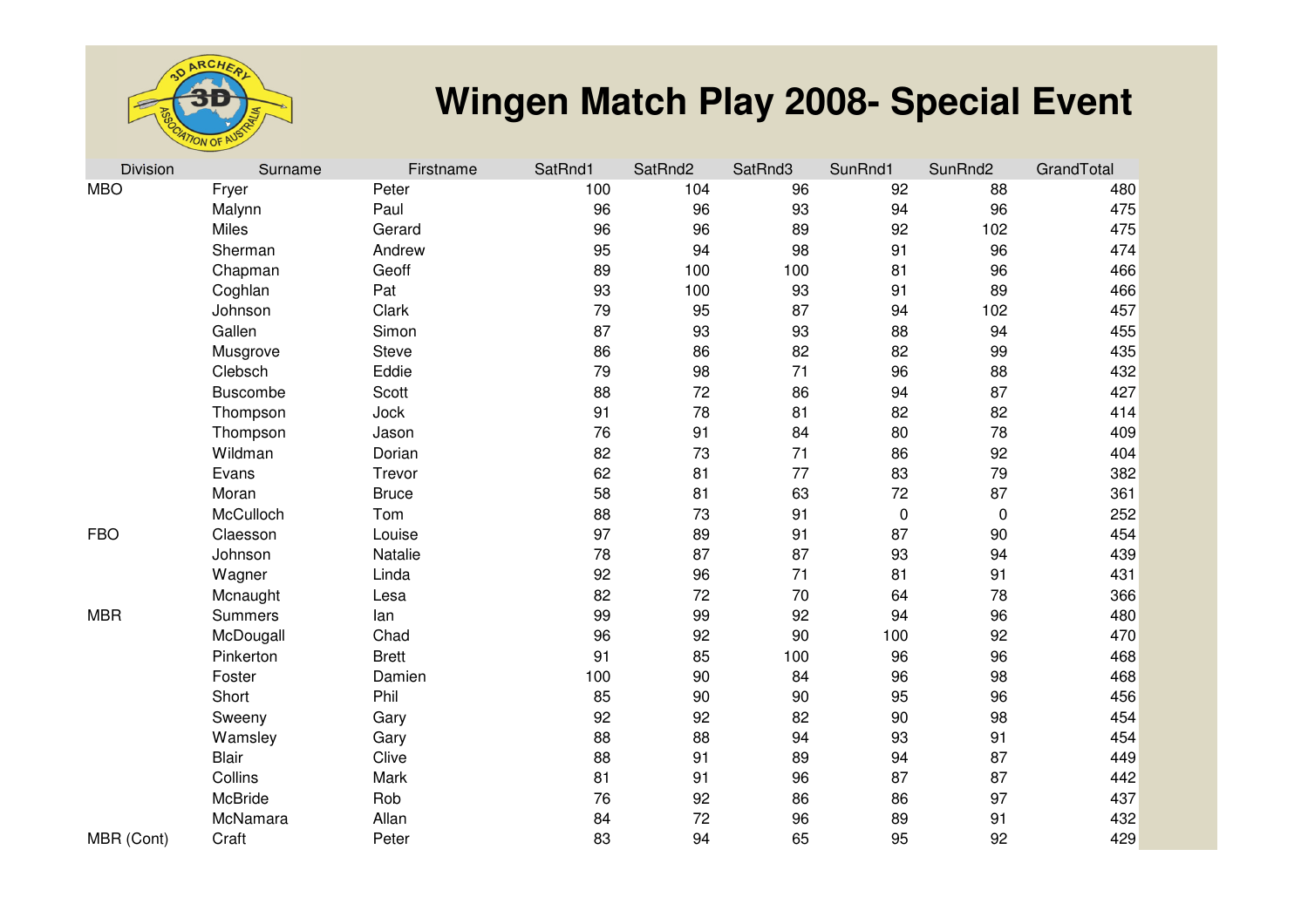

## **Wingen Match Play 2008- Special Event**

| MBR (Cont)  | <b>Nicholls</b> | Damien       | 83 | 96        | 76        | 81          | 92        | 428 |
|-------------|-----------------|--------------|----|-----------|-----------|-------------|-----------|-----|
|             | Thomas          | lan          | 93 | 81        | 70        | 90          | 91        | 425 |
|             | Robinson        | Andrew       | 77 | 98        | 79        | 75          | 91        | 420 |
|             | Swan            | Glyn         | 59 | 75        | 65        | 65          | 67        | 331 |
|             | McCulloch       | Ben          | 84 | 86        | 74        | 0           | $\pmb{0}$ | 244 |
|             | Voss            | Anthony      | 86 | 84        | 72        | 0           | 0         | 242 |
|             | Millgate        | Matthew      | 72 | 86        | 83        | 0           | $\pmb{0}$ | 241 |
|             | Milne           | Michael      | 83 | 75        | 69        | $\pmb{0}$   | $\pmb{0}$ | 227 |
|             | Faulkner        | Harold       | 52 | 33        | 41        | $\pmb{0}$   | $\pmb{0}$ | 126 |
| <b>FBR</b>  | Alam            | Nicola       | 92 | 87        | 81        | 88          | 95        | 443 |
|             | Hurenkamp       | Anneke       | 67 | 74        | 83        | 77          | 90        | 391 |
| <b>MBF</b>  | Elsley          | Grant        | 83 | 80        | 87        | 89          | 90        | 429 |
|             | Kirkman         | Owen         | 85 | 86        | 88        | 80          | 86        | 425 |
|             | Green           | Ron          | 70 | 77        | 50        | 59          | 64        | 320 |
| <b>FBF</b>  | Warner          | Tracey       | 68 | 80        | 76        | 67          | 78        | 369 |
| <b>MCU</b>  | Stephenson      | John         | 82 | 70        | 81        | 76          | 86        | 395 |
| <b>FBU</b>  | Thompson        | Fenny        | 73 | 69        | 82        | 56          | 56        | 336 |
| <b>RU</b>   | Dawson          | Garry        | 62 | 77        | 87        | 77          | 92        | 395 |
|             | Greenwood       | Phil         | 68 | 81        | 72        | 64          | 76        | 361 |
|             | Gilmore         | Mark         | 59 | 78        | 45        | 77          | 47        | 306 |
|             | Single          | Scott        | 25 | 56        | 20        | 58          | 28        | 187 |
| <b>TRAD</b> | Jones           | Mark         | 68 | 49        | 60        | 75          | 68        | 320 |
| <b>MSR</b>  | Carney          | Jack         | 87 | 81        | 85        | 82          | 79        | 414 |
|             | Rowsell         | <b>Mick</b>  | 76 | 69        | 70        | 75          | 77        | 367 |
| HC          | Austen          | Robbie       | 85 | 98        | 100       | 91          | 84        | 458 |
|             | Lovell          | Dean         | 80 | 88        | 89        | 92          | 96        | 445 |
|             | Smith           | Lee          | 81 | 92        | 85        | 90          | 74        | 422 |
|             | Lantry          | Robert       | 76 | 91        | 82        | 85          | 84        | 418 |
|             | Sweeny          | <b>Brian</b> | 83 | 77        | 86        | 82          | 87        | 415 |
|             | Ryan            | Michael      | 79 | 70        | 69        | 76          | 82        | 376 |
|             | Gothard         | Dave         | 63 | 80        | 68        | 74          | 76        | 361 |
|             | Evans           | Micheal      | 67 | 64        | 74        | 77          | 71        | 353 |
|             | Walton          | Peter        | 0  | $\pmb{0}$ | $\pmb{0}$ | 65          | 80        | 145 |
|             | Quinn           | Peter        | 38 | 39        | 49        | $\mathbf 0$ | $\pmb{0}$ | 126 |